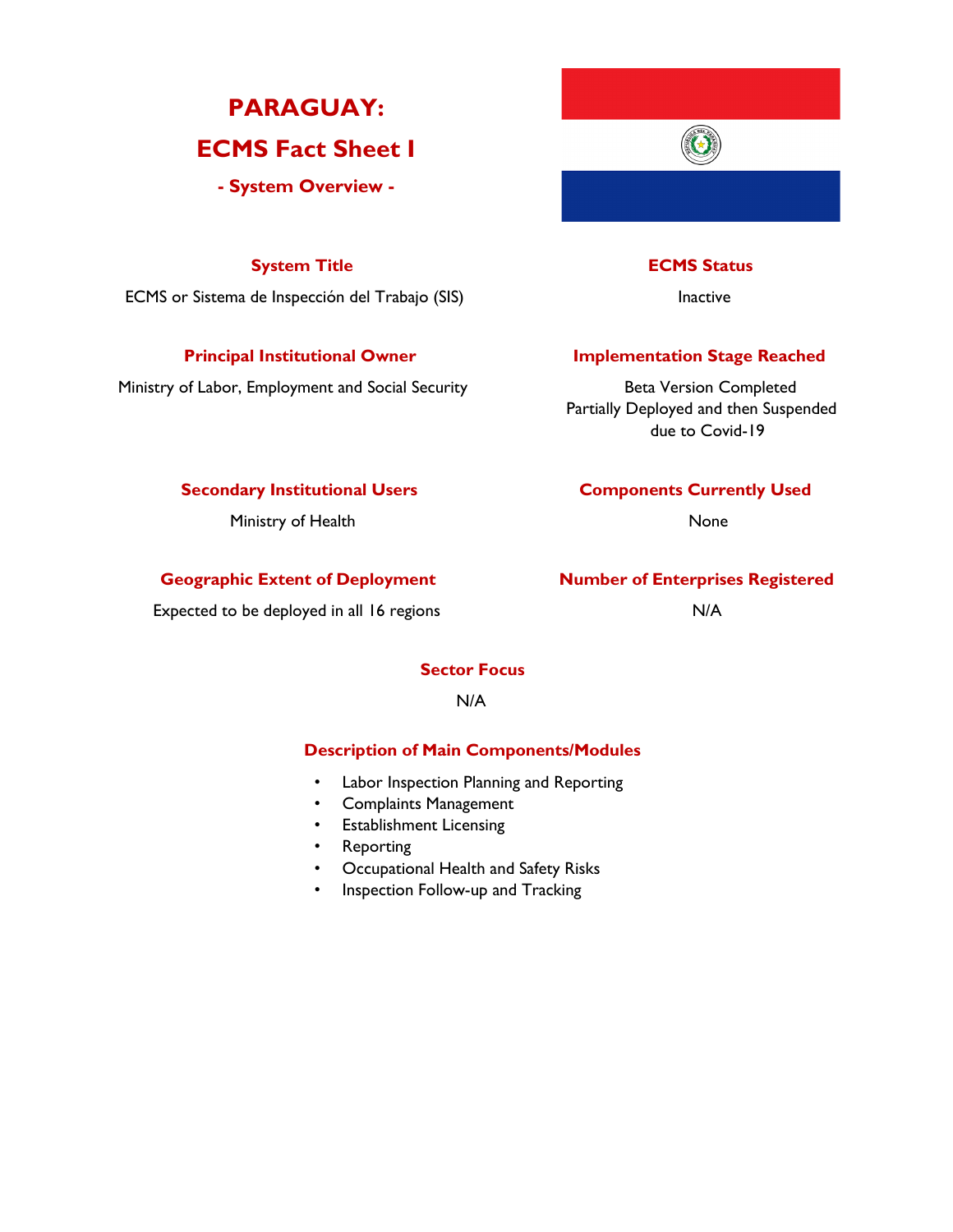# **PARAGUAY: ECMS Fact Sheet II**

**- Key Software Features and Gaps -**

| <b>Functionality</b>                                                                                                        | Paraguay | <b>Comments</b>                                                                                                                                                                                                               |
|-----------------------------------------------------------------------------------------------------------------------------|----------|-------------------------------------------------------------------------------------------------------------------------------------------------------------------------------------------------------------------------------|
| 1. Stores data in centralized database accessible in real-<br>time to all authorized users                                  |          |                                                                                                                                                                                                                               |
| 2. Includes online/offline data collection capability                                                                       |          |                                                                                                                                                                                                                               |
| 3. Aggregates labor law violation data by geographic area<br>or type of violation                                           |          |                                                                                                                                                                                                                               |
| 4. Tracks key performance indicators such as number of<br>inspections carried out                                           |          |                                                                                                                                                                                                                               |
| 5. Integrates data visualization tools such as dashboards                                                                   |          |                                                                                                                                                                                                                               |
| 6. Forms and workflow reflect current labor<br>administration procedural requirement                                        | Partial  | The first version was validated by the<br>labor administration as meeting their<br>procedural requirements. Later,<br>following a change in Minister, the<br>Minister requested modification to adapt<br>to new requirements. |
| 7. Registers worker complaints, industrial accidents                                                                        | Partial  | The first version of ECMS included a<br>module on OSH and complaints<br>management but revisions have been<br>requested.                                                                                                      |
| 8. Tracks the status labor violation cases through<br>hearings and sanctioning stages                                       |          |                                                                                                                                                                                                                               |
| 9. Sends alerts to inspectors when follow-up actions are<br>required                                                        |          |                                                                                                                                                                                                                               |
| 10. Generates the inspection report as well as letters<br>and notices used at different stages of the inspection<br>process |          |                                                                                                                                                                                                                               |
| 11. Assigns inspection duties to individual and/or groups<br>of inspectors                                                  |          |                                                                                                                                                                                                                               |
| 12. Role-based security features that restrict access to<br>some kinds of data/ECMS module                                  |          |                                                                                                                                                                                                                               |
| 13. Data modifications controlled or traced to users                                                                        |          |                                                                                                                                                                                                                               |
| 14. Data sharing with other information systems                                                                             |          |                                                                                                                                                                                                                               |
| 15. Advanced data analytics for predicting labor<br>violations                                                              | Х        |                                                                                                                                                                                                                               |